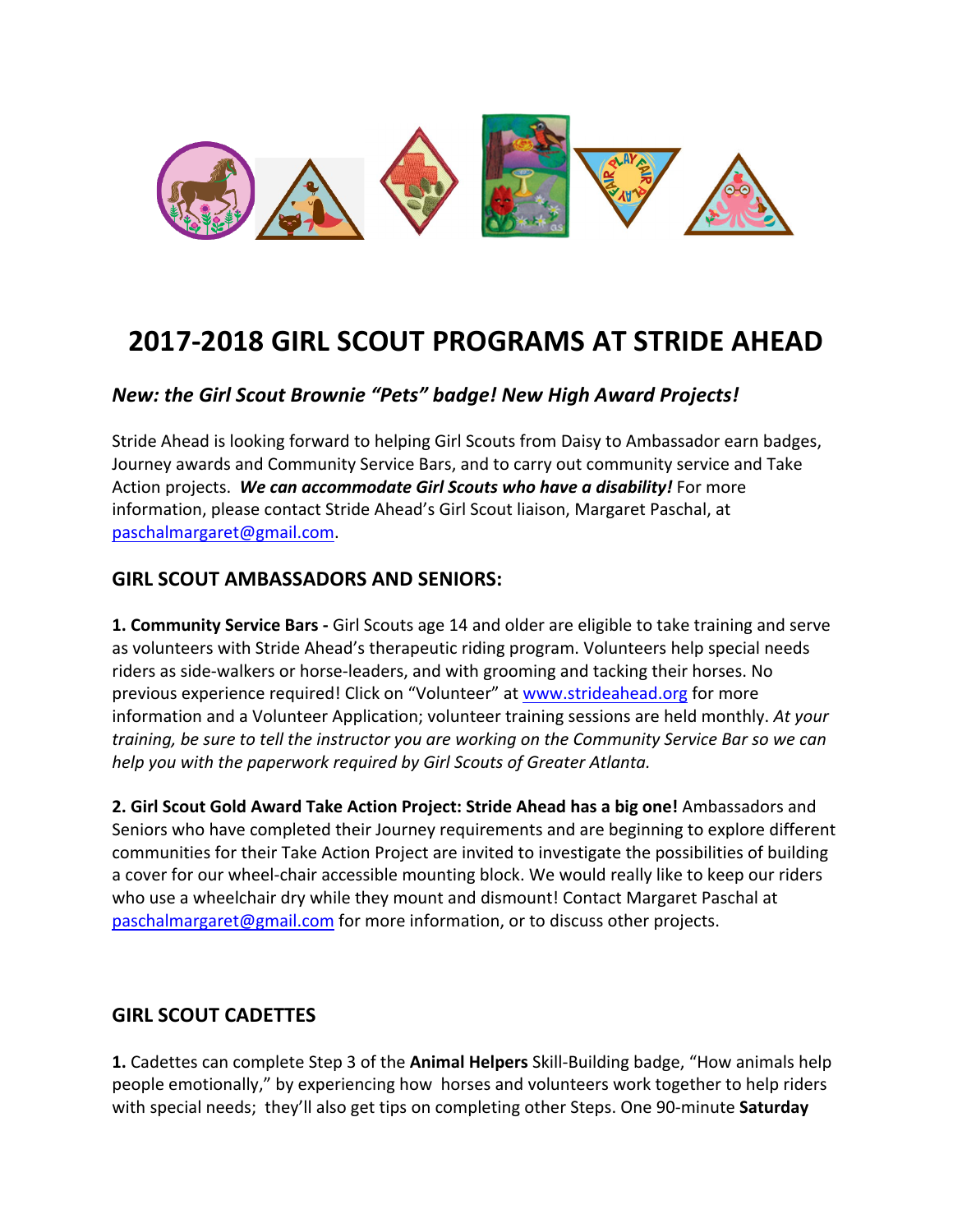session, **\$3 per girl.** No charge for approved adult volunteers (you will need a minimum of two adults, one of whom is currently certified in first aid and CPR.) Contact Margaret Paschal at paschalmargaret@gmail.com to set up a date and time.

**2.** Earn your Cadette **Community Service Bar** as part of our "clean team" – cleaning saddles, bridles, helmets, grooming tools, and stalls. Training provided. No charge! Contact Margaret (above) to set up a training session.

**3.** Check out opportunities for **Silver Award Take Action Projects;** contact Margaret Paschal, above, to visit Little Creek Farm (home of Stride Ahead) and discuss needs related to the park's natural environment and to the disability community.

# **GIRL SCOUT JUNIORS**

**1.** Juniors can complete Steps 1 and 2 and the first half of Step 3 of the **Horseback Riding** badge (a Girls' Choice badge.) *Stride Ahead is not able to provide the riding lessons required to complete Steps 4 and 5.* This will require a *minimum* of two, 2-hour **Saturday** sessions, with possible "homework" between sessions. Large groups may need a third session, to give everyone a hands-on experience grooming and tacking a horse.

- Juniors will learn through hands-on experience about horse safety, anatomy and behavior; different riding styles and the gear required; how to groom and tack (saddle and bridle) a horse; how to clean a stall; and how to lead and tie a horse.
- **COST:** \$6.00 per girl per session. Minimum 5 girls, maximum 10. Contact Margaret Paschal, at paschalmargaret@gmail.com to arrange sessions.

**2.** Check out opportunities for **Bronze Award Take Action Projects:** contact Margaret Paschal, paschalmargaret@gmail.com, for more information.

## **GIRL SCOUT BROWNIES**

**1. NEW!** Girl Scout Brownies can **complete** *parts* **of all five Steps** of the Pets badge during two, two-hour sessions:

- From Step  $1$  girls will learn what's required to have a horse as a pet.
- From Step  $2 -$  girls will learn how to "muck out" (clean) a stall and actually clean a stall each session; *to complete the step, they must return for a third stall-cleaning – no charge!*
- From Step  $3 -$  girls will learn about and then groom a Stride Ahead horse.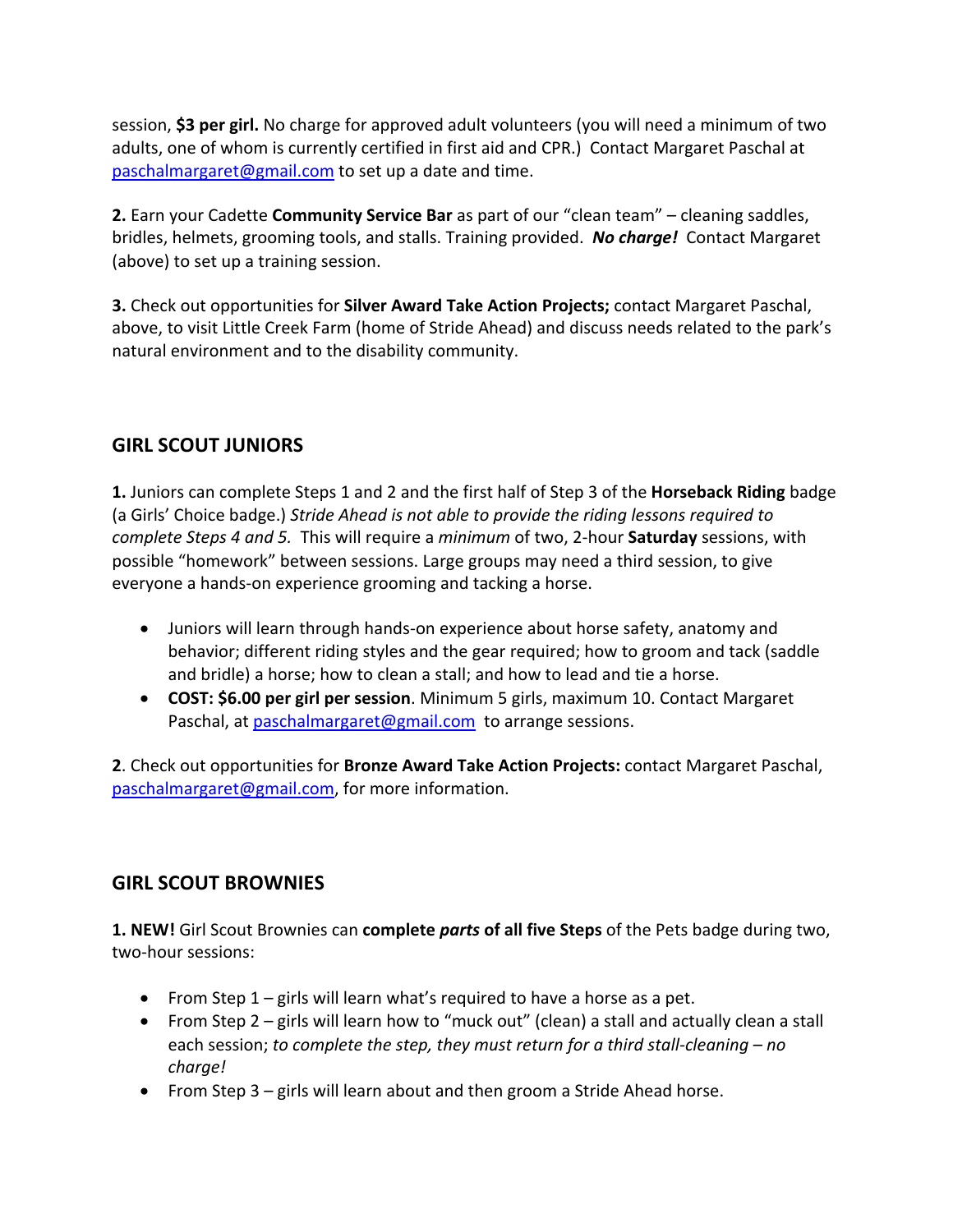- From Step  $4 -$  girls will learn how horses use their bodies to communicate with people as well as other horses.
- From Step  $5 -$  girls will learn how much it costs to feed a horse every month.

Work on the Pets badge during two, two-hour **Saturday** sessions. **COST: \$3.00 per girl per session**. Minimum 5 girls, maximum 14. No charge for approved Girl Scout volunteers with the group.

Contact Margaret Paschal, at paschalmargaret@gmail.com to arrange sessions.

**2.** Brownies who are working on the **Fair Play** Legacy badge can complete Step 2, "Include Everyone" by doing Choice 3, "Learn about disabilities and sports." Girls learn about therapeutic riding and how adaptive technology plus human support allow people with disabilities to enjoy the sport of horseback riding.

- One 90-minute **Saturday** session; COST \$3 per girl (minimum 5 girls), no charge for approved Girl Scout volunteers with the group.
- Contact Margaret Paschal at paschalmargaret@gmail.com to reserve a session.

**3.** Earn the **Senses** Skill-Building badge, with a special emphasis on understanding disabilities:

- Complete all five Steps over two 90-minute sessions; in addition, Brownies will discover how they can include kids with a disability or other special need in their games and activities. COST **\$3** per girl per session (minimum 5 girls), no charge for approved Girl Scout volunteers with the group. (You will need 2 adults for the first 16 Girl Scout Brownies, plus an additional adult for every additional 8 girls or fewer.)
- Contact Margaret Paschal at paschalmargaret@gmail.com to reserve a session.

4. Service opportunities: Brownies who would like to help Little Creek Farm and Stride Ahead "take care" of our horses may talk to Barn Manager Joe Magnusson about an on-going service project  $-$  picking up sticks and branches in the pasture!

#### **GIRL SCOUT DAISIES**

Girl Scout Daisies can complete activities toward the **Red Robin Leadership Award,** from the *Three Cheers for Animals Leadership Journey*:

**1.** Sample Session 5, "Out and About With Animals," focuses on taking care of horses, from shelter to food to grooming (girls will get to groom a Stride Ahead horse) *and* how to take care of yourself around horses.